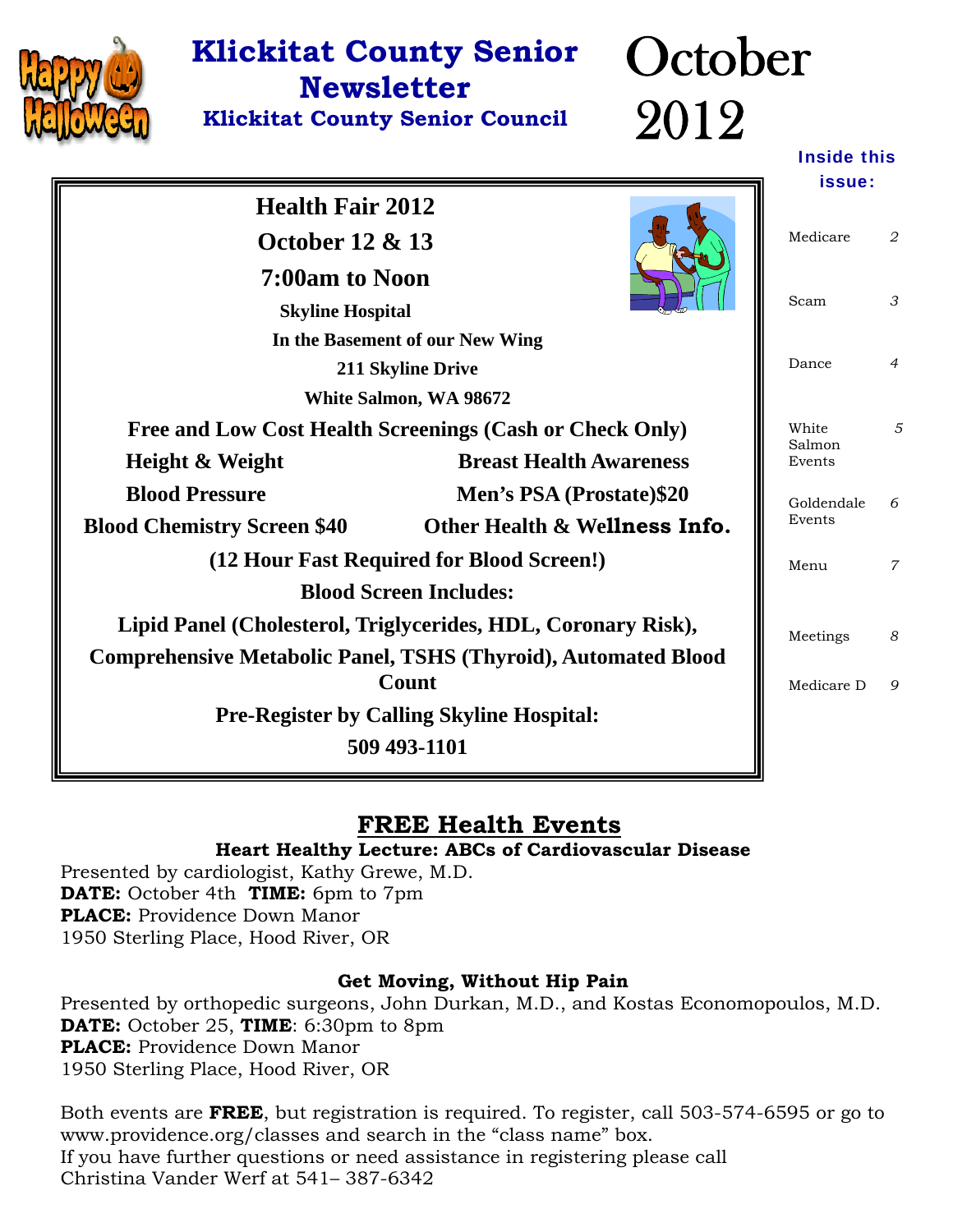### **Dear Marci,**

I have Original Medicare and my doctor told me that he doesn't take assignment. What does this mean?

-Walter (Astoria, NY)

### **Dear Walter,**

If your doctor doesn't take assignment, it means he may accept Medicare, but can charge you a little more for the health services you receive. Doctors who accept Medicare, but don't take assignment are called [non-participating doctors](http://e.medicarerights-email.org/l.jsp?d=5921.549070.1282.9ICUesJOv_kqWQMg11JARKA..A). Non-participating doctors can bill you a 20 percent [coinsurance](http://e.medicarerights-email.org/l.jsp?d=5921.549062.1282.9ICUesJOv_kqWQMg11JARKA..A) for Medicare-covered services, after you meet your yearly [deductible](http://e.medicarerights-email.org/l.jsp?d=5921.549068.1282.9ICUesJOv_kqWQMg11JARKA..A). Plus, they can bill you an extra 15 percent for the services you receive. This is called a [limit](http://e.medicarerights-email.org/l.jsp?d=5921.549067.1282.9ICUesJOv_kqWQMg11JARKA..A)[ing charge](http://e.medicarerights-email.org/l.jsp?d=5921.549067.1282.9ICUesJOv_kqWQMg11JARKA..A). Altogether, that means you may be billed up to 35 percent of Medicare's approved amount for non-participating providers, after you've met your deductible.

Some states have stricter rules on what non-participating doctors are allowed to charge you. Call your [State Health Insurance Assistance Program \(SHIP\)](http://e.medicarerights-email.org/l.jsp?d=5921.549066.1282.9ICUesJOv_kqWQMg11JARKA..A) to find out more.

Most doctors who treat patients with [Original Medicare](http://e.medicarerights-email.org/l.jsp?d=5921.549065.1282.9ICUesJOv_kqWQMg11JARKA..A) do accept Medicare and take [assign](http://e.medicarerights-email.org/l.jsp?d=5921.549064.1282.9ICUesJOv_kqWQMg11JARKA..A)[ment](http://e.medicarerights-email.org/l.jsp?d=5921.549064.1282.9ICUesJOv_kqWQMg11JARKA..A). These doctors are called [participating doctors](http://e.medicarerights-email.org/l.jsp?d=5921.549063.1282.9ICUesJOv_kqWQMg11JARKA..A). Participating doctors agree to accept the Medicare-approved amount as payment in full. The Medicare-approved amount is the amount Medicare has agreed to pay the doctor for services you receive. So, when you see a doctor who takes assignment, you will typically pay a 20 percent coinsurance after you meet your annual deductible.

Finally, some doctors [opt out](http://e.medicarerights-email.org/l.jsp?d=5921.549061.1282.9ICUesJOv_kqWQMg11JARKA..A) of Medicare. These doctors are called [opt-out doctors](http://e.medicarerights-email.org/l.jsp?d=5921.549060.1282.9ICUesJOv_kqWQMg11JARKA..A) and can charge you whatever they want for health services. These doctors must give you a private contract that states you must pay for the full cost of the services they provide to you. Medicare will not pay for services you get from opt-out doctors, since opt-out doctors do not deal with Medicare and cannot bill Medicare at all. Call 800-Medicare (800-633-4227) or go online at [www.medicare.gov](http://e.medicarerights-email.org/l.jsp?d=5921.549059.1282.9ICUesJOv_kqWQMg11JARKA..A) to find out if your doctor is a participating, non-participating, or opt-out provider.

Don't forget that these types of doctors apply only when you have Original Medicare. If you're in a [Medicare Advantage Plan](http://e.medicarerights-email.org/l.jsp?d=5921.549058.1282.9ICUesJOv_kqWQMg11JARKA..A), you should see doctors and other health care providers in your plan's network.

-Marci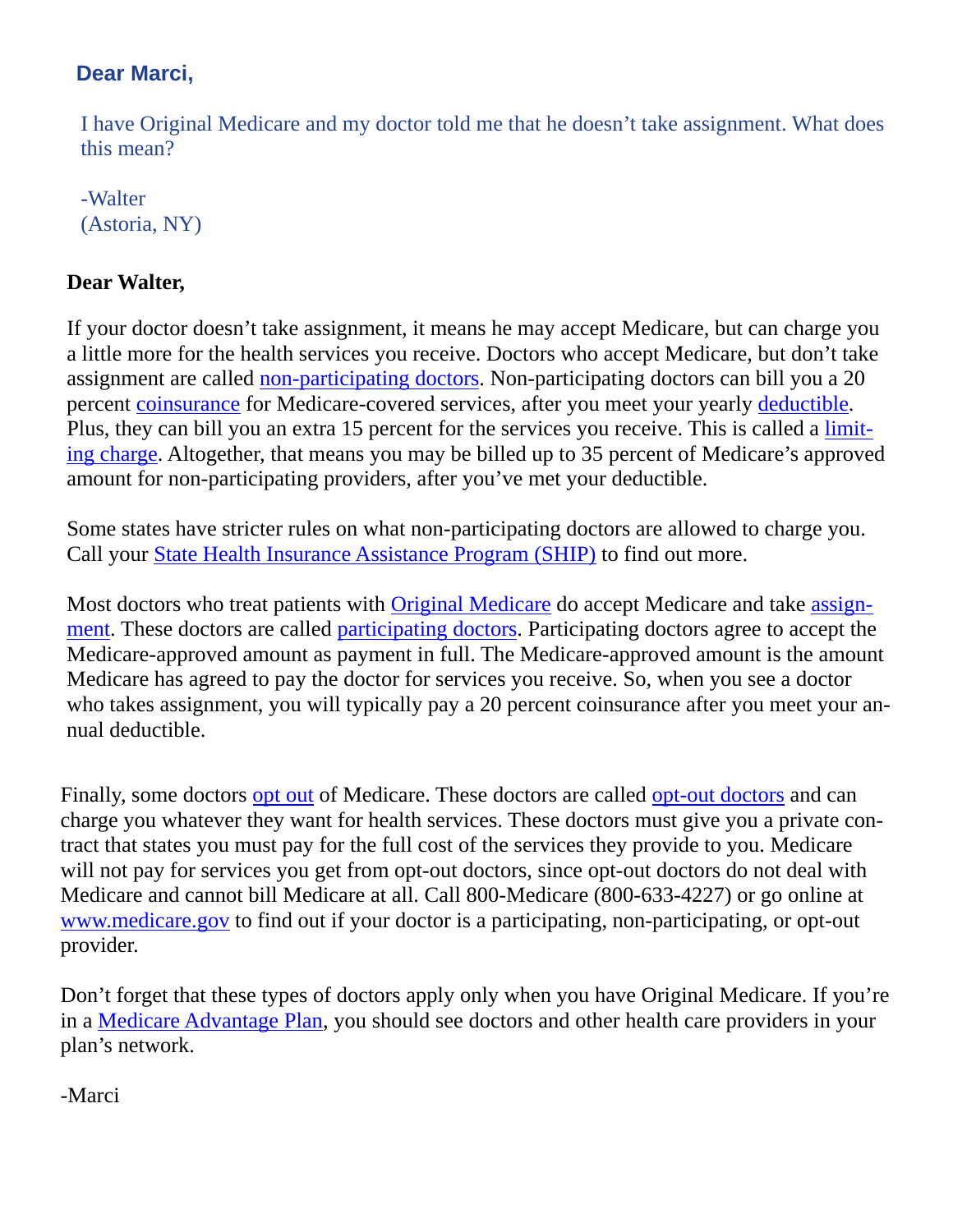

### FREE WORKSHOPS

- College savings
- Financial planning
- Credit report & debt repair
- First time home buyers
- Money habits and budgeting
- Predatory lending
- Earned Income Tax Credit
- Family finances
- Money Smart for Small Business
- Business startup
- ID theft & fraud
- Important life documents
- Coupon clipping
- Social security, Medicare/Medicaid
- Washington Gorge Action Programs

### COMMUNITY RESOURCE FAIR

Free public education materials related to financial education

### Parents/guardians and youth:

WSU-Klickitat County 4-H will lead fun age-appropriate educational activities for youth ages 6 years and older. The focus will be on the life skills of goal setting, planning, record keeping and financial management.

 In addition to Challenge activities, participating youth will engage with portions of national 4-H financial education curricula. Please pre-register youth so that adequate materials will be available.

### FREE lunch is available for participants who pre-register by Oct. 1.

Pre-register by calling the WSU-Klickitat County Extension office at 509-773- 5817 or email klickitat@wsu.edu. Registrations will be taken at the door but a lunch is not guaranteed for those who register on site.

Sponsors: Paul Allen Family Foundation, WSU Extension, Community Enrichment for Klickitat County, Klickitat County Economic Development, Skamania County Economic Development Council, Washington State Department of Commerce, Klickitat/Skamania Asset Building Coalition and Klickitat County











Partners: Prosperity Center, Washington Gorge Action Programs, Columbia Gorge Housing Authority, Lower Columbia CAPS, Wyers Law PC, Small Business Development Center, Skamania Klickitat Community Network, Washington State Department of Social and Health Services, Klickitat County Health Department, Klickitat County Senior Services, Washington State Department of Financial Institutions, Klickitat PUD, Columbia Bank, Riverview Community Bank, Sterling Savings Bank

*WSU Extension programs are available to all without discrimination. Evidence of noncompliance may be reported through your local Extension office. Persons with a disability requiring special accommodation while participating in Washington State University-Klickitat County Extension programs may call 509-773-5817 in advance of the program. If accommodation is not requested in advance, we cannot guarantee the availability of accommodation on-site.*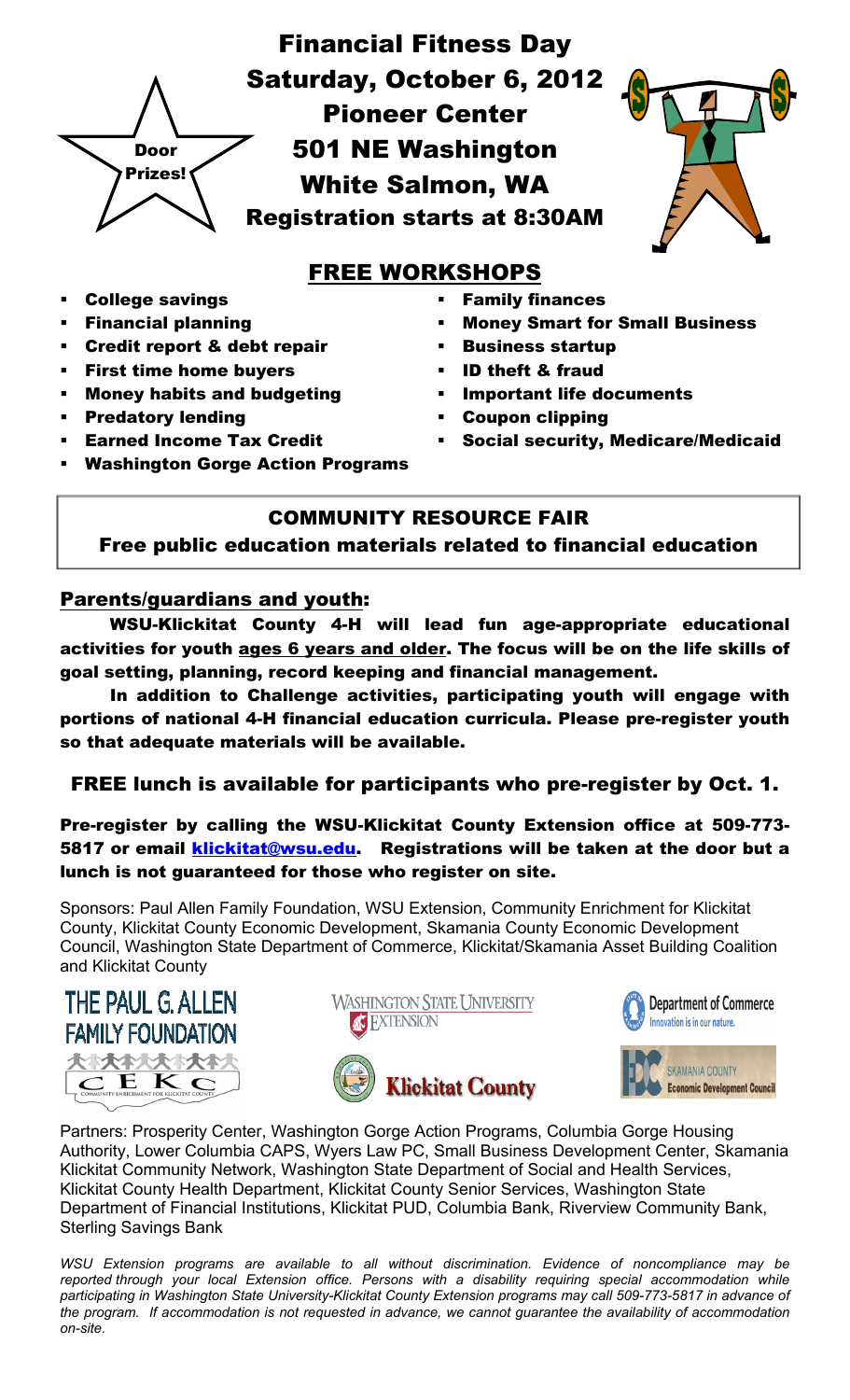#### **KLICKITAT-SKAMANIA COUNTY ASSET BUILDING COALITION**

|                                                              |                                                                                                | Welcome: 9:00am - 9:30 am                       |                                                             |                                         |                                                      |
|--------------------------------------------------------------|------------------------------------------------------------------------------------------------|-------------------------------------------------|-------------------------------------------------------------|-----------------------------------------|------------------------------------------------------|
| <b>Sessions</b>                                              | <b>Youth</b><br><b>Glenwood Rm</b><br>(Upstairs)                                               | <b>Money Matters</b><br><b>Senior Rm A</b>      | <b>Keeping More on</b><br><b>Less</b><br><b>Senior Rm B</b> | <b>Business Basics</b><br>Mt Hood Rm    | <b>Senior Living</b><br><b>White Salmon Rm</b>       |
|                                                              | Plan It!                                                                                       | College, College Savings, Financial<br>Planning | Changing Habits,<br>Changing Your Budget                    | Entrepreneur                            | ID Theft, Fraud                                      |
| $9:30$ am – 10:30am                                          | Lisa Harness & Susan Kerr                                                                      | <b>Candi Jaeger</b>                             | <b>Liz Myntti</b>                                           | <b>Robert Waymire</b>                   | <b>Lyn Peters</b>                                    |
| Break 10:30am - 10:45am                                      | Break 10:30am - 10:45am                                                                        | Break 10:30am - 10:45am                         | Break 10:30am - 10:45am                                     | Break 10:30am - 10:45am                 | Break 10:30am - 10:45am                              |
|                                                              | Earn It!                                                                                       | Credit Report and Debt Repair                   | <b>Predatory Lending</b><br>(The Nasty Nines)               | Money Smart for Small Business          | Social Security, Medicare, and<br>Medicaid           |
| 10:45am - 11:45am                                            | Lisa Harness & Susan Kerr                                                                      | <b>Joel Madsen</b><br>(CGHA)                    | <b>Brian Wanless</b>                                        | Liz Myntti                              | <b>Jill Parrott</b>                                  |
| <b>Lunch and Vendors</b><br>11:45-12:45                      | <b>Lunch and Vendors</b><br>11:45-12:45                                                        | <b>Lunch and Vendors</b><br>11:45-12:45         | <b>Lunch and Vendors</b><br>11:45-12:45                     | <b>Lunch and Vendors</b><br>11:45-12:45 | <b>Lunch and Vendors</b><br>11:45-12:45              |
| 12:45pm - 1:45pm                                             | Grow It!                                                                                       | First Time Home Buyers                          | <b>WGAP Programs</b><br><b>Family Fiscal Stability</b>      | <b>Getting Started</b>                  | Life Documents<br>And<br><b>Estate Planning Tips</b> |
|                                                              | Lisa Harness & Susan Kerr                                                                      | <b>Joel Madsen</b><br>(CGHA)                    | <b>Bruce</b><br><b>Bolme/Johanna Roe</b>                    | <b>Mike Canon/Mary Merrill</b>          | <b>Teunis Wyers</b>                                  |
| Break 1:45pm - 2:00 pm                                       | Break 1:45pm - 2:00 pm                                                                         | Break 1:45pm - 2:00 pm                          | Break 1:45pm - 2:00 pm                                      | Break 1:45pm - 2:00 pm                  | Break 1:45pm - 2:00 pm                               |
|                                                              |                                                                                                |                                                 |                                                             |                                         | <b>Senior Living</b><br><b>White Salmon Rm</b>       |
| $2:00 \text{pm} - 2:45 \text{pm}$<br><b>Panel Discussion</b> | <b>Coupon Clipping</b>                                                                         |                                                 |                                                             |                                         |                                                      |
| <b>Senior Rm A &amp; B</b>                                   | Small Business Tips, Entrepreneurs, Workers Training, Broadband in Klickitat/Skamania Counties | <b>Candi Jaeger</b>                             |                                                             |                                         |                                                      |
|                                                              |                                                                                                |                                                 |                                                             |                                         |                                                      |

**2:45pm – 3:15pm Wrap-Up and Door Prizes**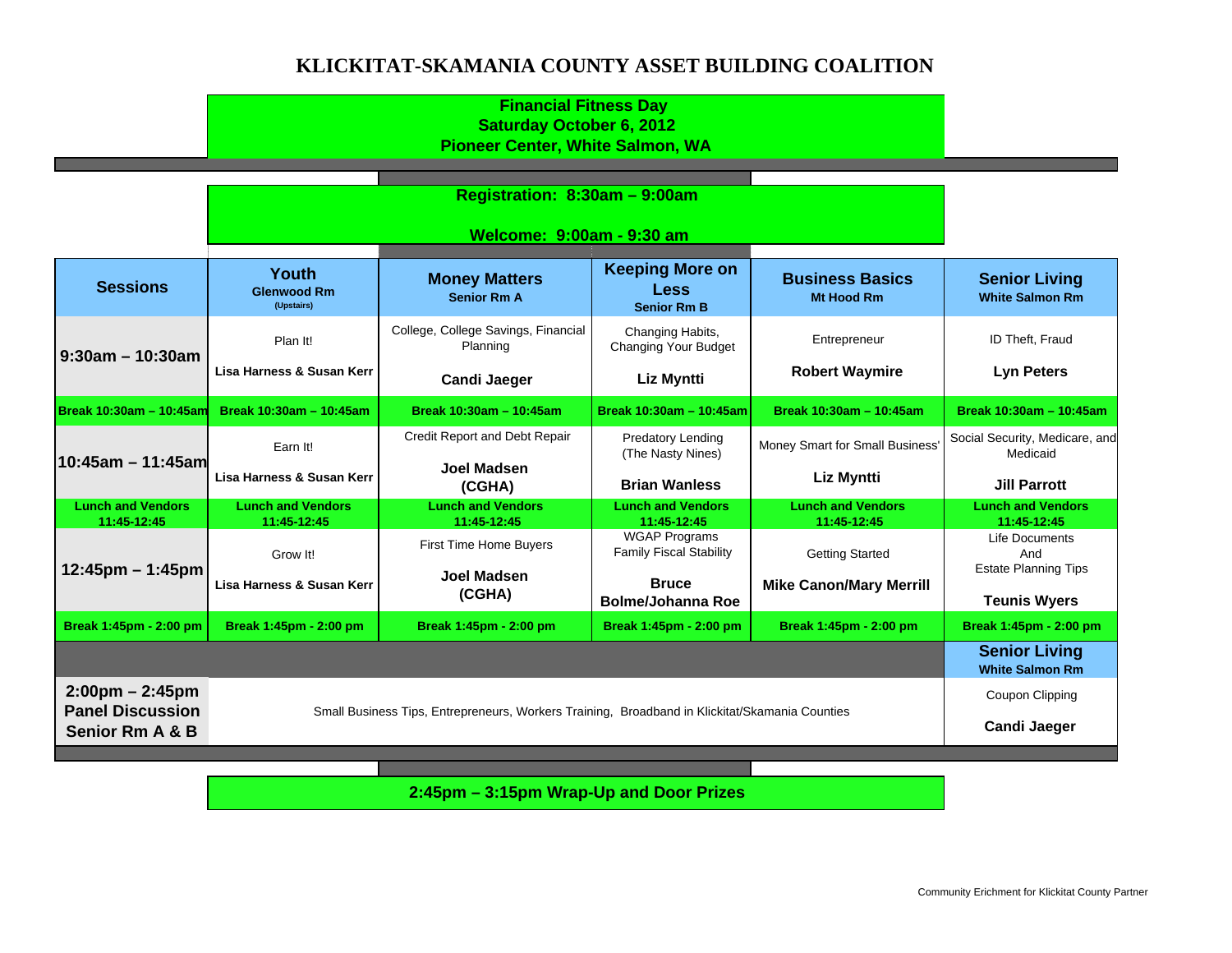## **President Obama is Not Offering to Pay Your Utility Bills**

A new scam is sweeping the nation by claiming that President Obama will pay your utility bills through a new federal program. Customers of utility business FirstEnergy Corp. have reported the scam, and several other energy companies issued warnings to their customers about it.

### **How the Scam Works**:

Consumers have been contacted in person and through fliers, social media and text messages with claims that President Obama is providing credits or applying payments to utility bills.

To receive the money, scammers claim they need the consumers' social security and bank routing numbers. In return, customers are given a phony bank routing number that will supposedly pay their utility bills. In reality, there is no money, and customers believe they have paid their bills when in fact they have not.

## **Tips to Avoid Falling for this Scam**:

- Never provide your social security number, credit card number or banking information to anyone requesting it over the phone or at your home unless you initiated the contact and feel confident with whom you are speaking.
- If you receive a call claiming to be your utility company and feel pressured for immediate payment or personal information, hang up the phone and call the customer service number on your utility bill.
- Never allow anyone into your home to check electrical wiring, natural gas pipes or appliances unless you have scheduled an appointment or have reported a utility problem. Also, ask utility employees for proper identification.
- Always think safety first. Do not give in to high pressure tactics over the phone for information or in person to get into your home.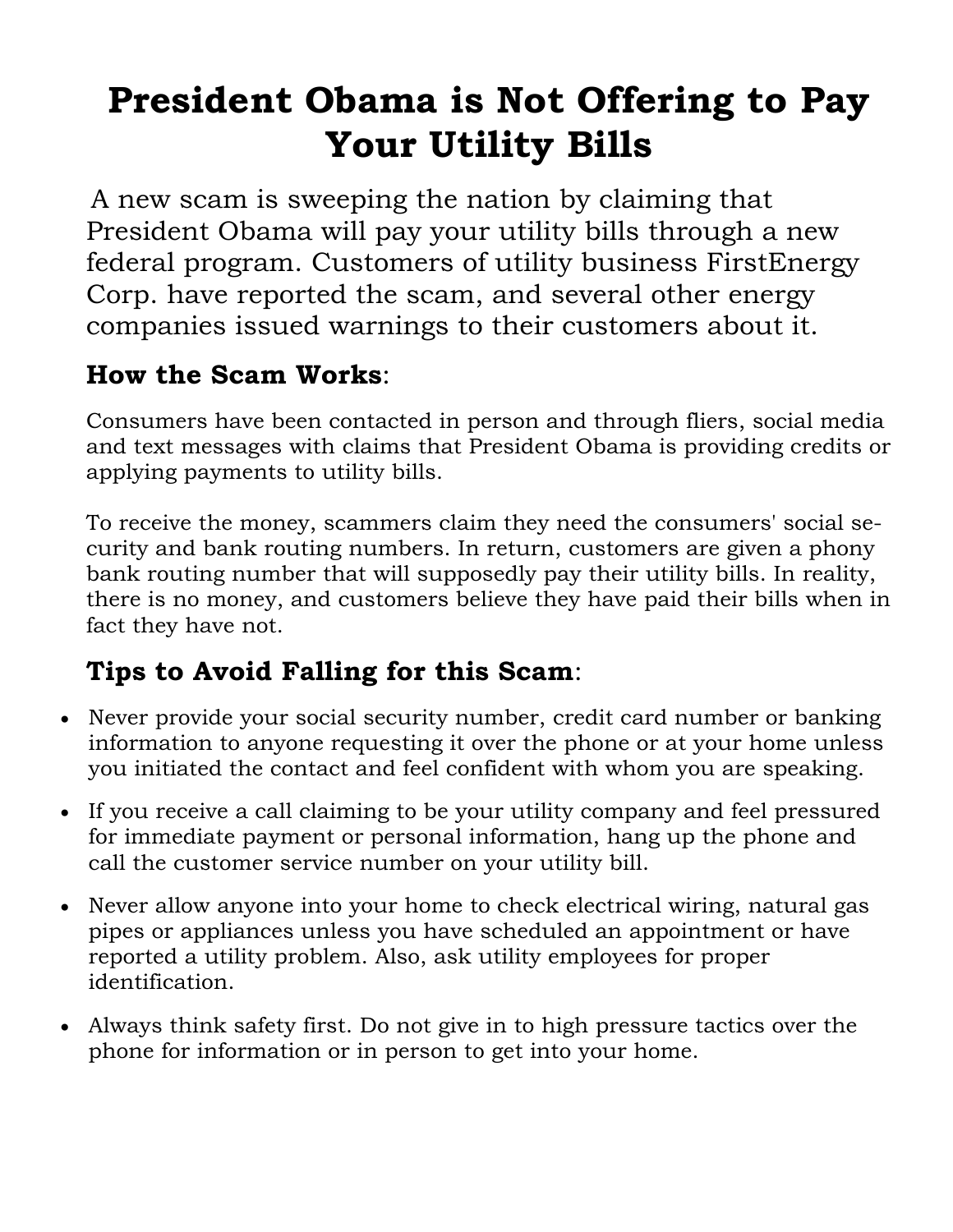## **"The Greatest Generation Prom"**

Sponsored by the Goldendale High School Leo's Club

 **With Live "Big Band Era" Music by a Five Piece Orchestra** 

**Saturday, 27 October** 

**Goldendale Middle School** 

**2:00 - 4:00pm** 





**Free Admission,** 

**No Collection, Free Refreshments** 

**FREE Transportation by** 

**Ogden's Mopar Limo Service 773-4114 or call Mt. Adams Transportation 773-3060 to get on the bus list.** 

**Call 773-4114 for Further Information**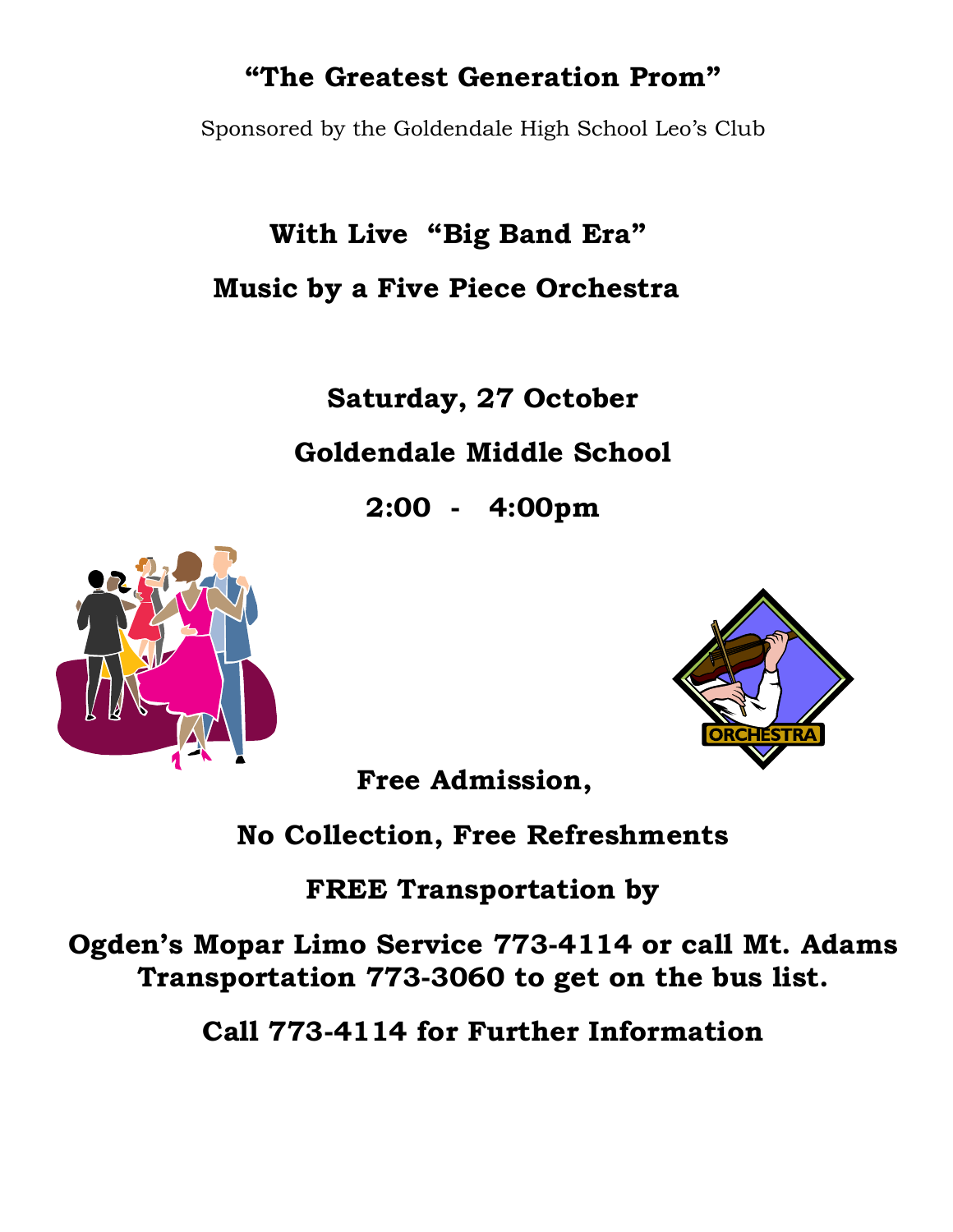## **White Salmon Events OCTOBER 2012**





| <b>Sun</b>     | <b>Mon</b>                                                                     | <b>Tue</b>                                                             | <b>Wed</b>                                        | <b>Thu</b>                                                                                 | Fri                                                                                                                           | <b>Sat</b>                                                                                             |
|----------------|--------------------------------------------------------------------------------|------------------------------------------------------------------------|---------------------------------------------------|--------------------------------------------------------------------------------------------|-------------------------------------------------------------------------------------------------------------------------------|--------------------------------------------------------------------------------------------------------|
|                | 1                                                                              | $\overline{2}$                                                         | $\overline{3}$                                    | $\overline{4}$                                                                             | 5                                                                                                                             | 6                                                                                                      |
|                | 9:30 Exercise<br>10am BINGO                                                    | 8:15 Yoga                                                              | 9:30<br>Exercise                                  | 8:15 Yoga<br>Noon Pinochle                                                                 | 9:30 Exercise                                                                                                                 | Financial<br>Fitness<br>Workshop<br>8:30 to 3pm                                                        |
| $\overline{7}$ | 8<br>9:30 Exercise                                                             | 9<br>8:15 Yoga                                                         | 10<br>Hood River-<br>Shopping<br>9:30<br>Exercise | 11<br>8:15 Yoga<br>Noon Pinochle                                                           | 12<br>9:30 Exercise                                                                                                           | 13                                                                                                     |
| 14             | 15<br>9:30Exercise<br>10am BINGO<br>WS meal site<br>Medicare D<br>presentation | 16<br>8:15 Yoga<br>Lyle Meal<br>Site Medi-<br>care D pres-<br>entation | 17<br>9:30<br>Exercise                            | 18<br>8:15 Yoga<br>Noon<br>Pinochle                                                        | 19<br>9:30 Exercise                                                                                                           | 20                                                                                                     |
| 21             | 22<br>9:30 Exercise                                                            | 23<br>8:15 Yoga                                                        | 24<br>9:30<br>Exercise                            | 25<br>8:15 Yoga<br>Noon<br>Pinochle                                                        | 26<br>9:30 Exercise                                                                                                           | 27                                                                                                     |
| 28             | 29<br>9:30 Exercise                                                            | 30<br>8:15 Yoga                                                        | 31<br>9:30<br>Exercise<br>Halloween               | <b>MUSIC</b><br>10/1 Buck<br>Smith<br>10/3 Barbara &<br>Marlow<br>10/8 Old Time<br>Friends | $10/10$ For the<br>Good Times<br>10/15 Straw-<br>berry Mtn<br><b>Band</b><br>10/17 Barbara<br>& Marlow<br>10/22 Buck<br>Smith | 10/24 Wes &<br>Derel Parker<br>10/29 For the<br>Good Times<br>10/31 Straw-<br>berry Mtn<br><b>Band</b> |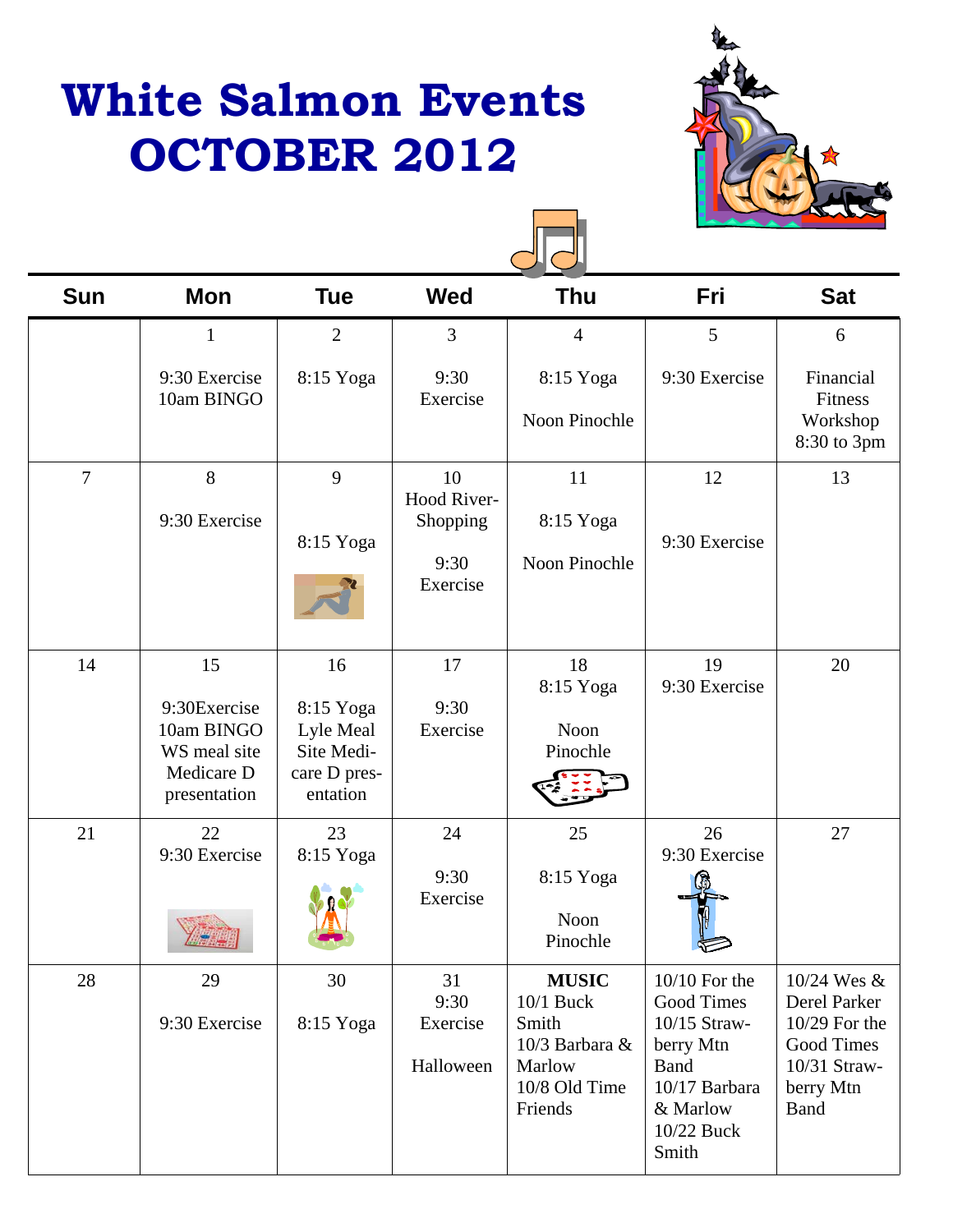

# **Goldendale Events OCTOBER 2012**

| <b>Sun</b>     | Mon                                                                      | <b>Tue</b>                                                      | <b>Wed</b>                                     | <b>Thu</b>                                                                                                                          | Fri                                                 | <b>Sat</b>                                          |
|----------------|--------------------------------------------------------------------------|-----------------------------------------------------------------|------------------------------------------------|-------------------------------------------------------------------------------------------------------------------------------------|-----------------------------------------------------|-----------------------------------------------------|
|                | $\mathbf{1}$                                                             | $\overline{2}$<br>11am Toe<br>Nail Care                         | 3                                              | $\overline{4}$<br>Tai Chi<br><b>Sr Center</b><br>2:30 <sub>pm</sub><br><b>GD</b> Library<br><b>Powerful Tools</b><br>for Caregivers | 5<br>TD<br>Shopping                                 | 6<br>Drive<br>Maryhill<br>Loops Road                |
| $\overline{7}$ | 8<br>Thanksgiving<br>Day<br><b>CANADA</b>                                | 9<br>1pm Exercise                                               | 10                                             | 11<br>1pm Bingo<br>1pm<br>Exercise<br>Tai Chi<br>2:30pm                                                                             | 12<br>12pm<br>Pinochle                              | 13                                                  |
| 14             | 15                                                                       | 16<br>1pm Exercise<br><b>SHIBA</b><br>Georgeville<br>Congregate | 17<br>10:30am<br>Caregiver<br>Support<br>Group | 18<br>1pm Bingo<br>1pm Exercise<br>Tai Chi<br>2:30 <sub>pm</sub>                                                                    | 19<br>Hood<br>River<br>Shopping<br>Noon<br>Pinochle | 20<br>$S_{\mathbf{R}}$<br><b>Breakfast</b><br>\$3pp |
| 21             | 22<br><b>SHIBA</b><br>Presentation<br>Library<br>Camplan Room<br>10:30am | 23<br><b>SHIBA</b><br>Bickleton<br>1pm Exercise                 | 24                                             | 25<br>1:pm Bingo<br>1pm Exercise<br>Tai Chi<br>2:30pm                                                                               | 26<br>Noon<br>Pinochle                              | $27\,$                                              |
| 28             | 29                                                                       | 30<br>1pm Exercise                                              | 31                                             |                                                                                                                                     |                                                     |                                                     |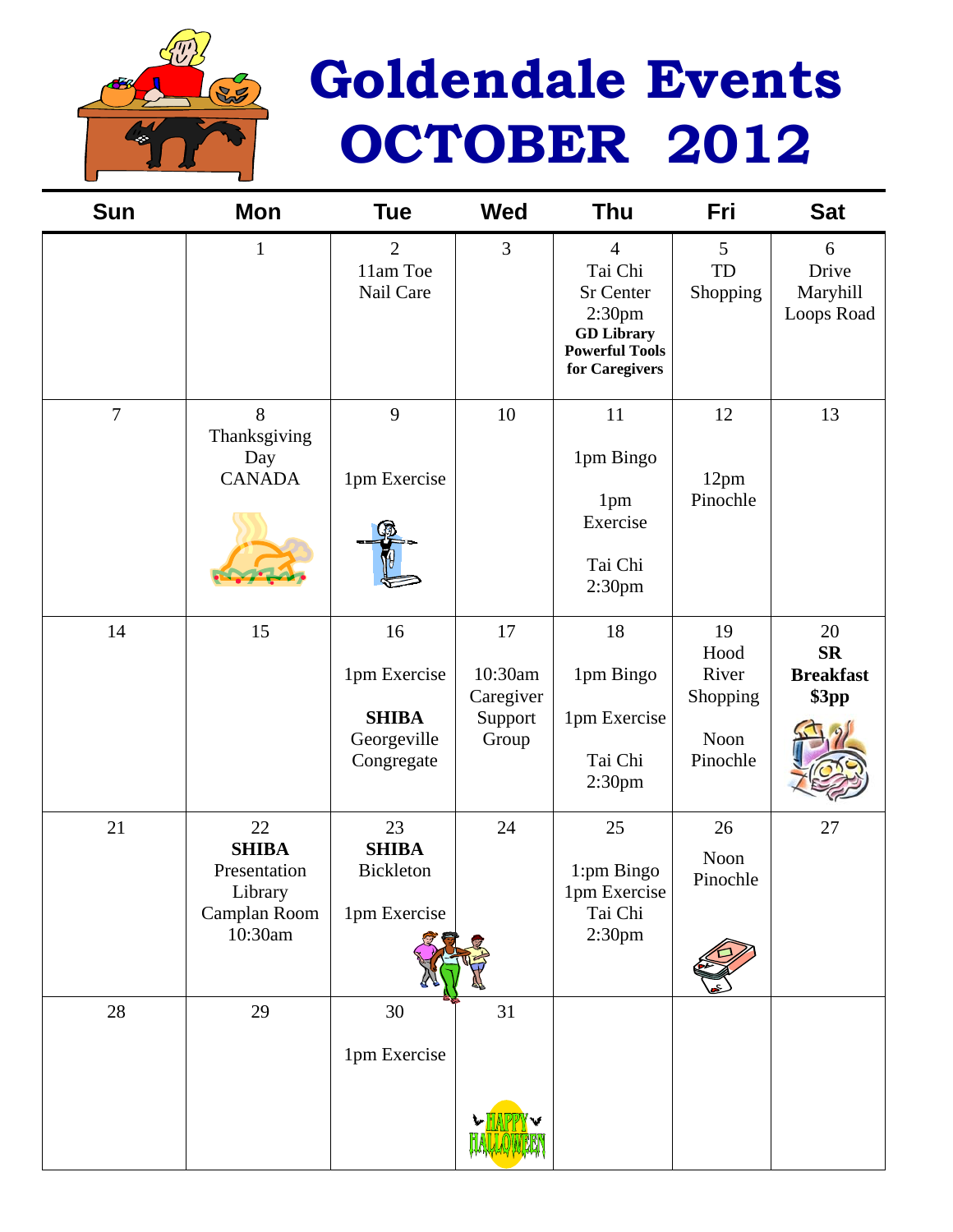

## **Your business tag line**

| Sun                                                  | Mon                                      | Tue                                   | Wed                               | Thu                                | Fri | Sat                                                             |
|------------------------------------------------------|------------------------------------------|---------------------------------------|-----------------------------------|------------------------------------|-----|-----------------------------------------------------------------|
| <b>Menu</b><br><b>Subject</b><br>To<br><b>Change</b> | 1 WS<br>Chicken A<br>La King             | 2 GD & Lyle<br>Chicken A La<br>King   | 3 WS<br>Ham Cheese<br>Noodle Bake | 4 GD<br>Ham Cheese<br>Noodle Bake  | 5   | 6 Lyle Senior<br><b>Breakfast</b><br>7am \$5pp at<br>Lions Club |
| $\overline{7}$                                       | 8 WS<br>Country<br><b>Steak</b>          | 9 GD & Lyle<br><b>Country Steak</b>   | 10 WS<br><b>Taco Salad</b>        | 11 GD<br><b>Taco Salad</b>         | 12  | 13                                                              |
| 14                                                   | 15 WS<br>Cook's<br>Choice                | 16 GD & Lyle<br>Cook's Choice         | 17 WS<br>Chicken                  | 18 GD<br>Chicken<br>7 જ            | 19  | GD Sen-<br>20<br>ior Breakfast<br>9am<br>\$3pp                  |
| 21                                                   | 22 WS<br>Pork                            | 23 GD & Lyle<br>Pork                  | 24 WS<br>Vegetarian<br>Chili      | 25 GD<br>Vegetarian<br>Chili       | 26  | 27                                                              |
| 28                                                   | 29 WS<br><b>Tator Tot</b><br><b>Bake</b> | 30 GD & Lyle<br><b>Tator Tot Bake</b> | 31 WS<br><b>Stew</b><br>w lila    | Nov 1<br><b>Stew</b><br><u>නි)</u> |     |                                                                 |

#### **Meal Site Schedule**

- **White Salmon** Meals are Mondays & Wednesdays at noon @ the Pioneer Center
- **Lyle** Meals are Tuesdays at Noon @ Lyle Lions Community Center
- **Bickleton** Meal is on the 2nd & 4th Tuesday at 11:30am (Menu, posted at Market Street Café) @ Bickleton Grange Hall
- **Goldendale** Meals are Tuesdays & Thursdays at Noon @ Goldendale Senior Center

Meals include milk, coffee, or tea. Call MATS for transportation to Meal Sites Goldendale 773-3060,

White Salmon 493-4662.

KCSS NUTRTION—\$3.50 requested donation for those 60 and older.

Spouses of those 60 and older can dine with their spouse at the senior rate.

Non-seniors \$6.50.

Hot-delivered meals are available to homebound; call Senior Services for an assessment.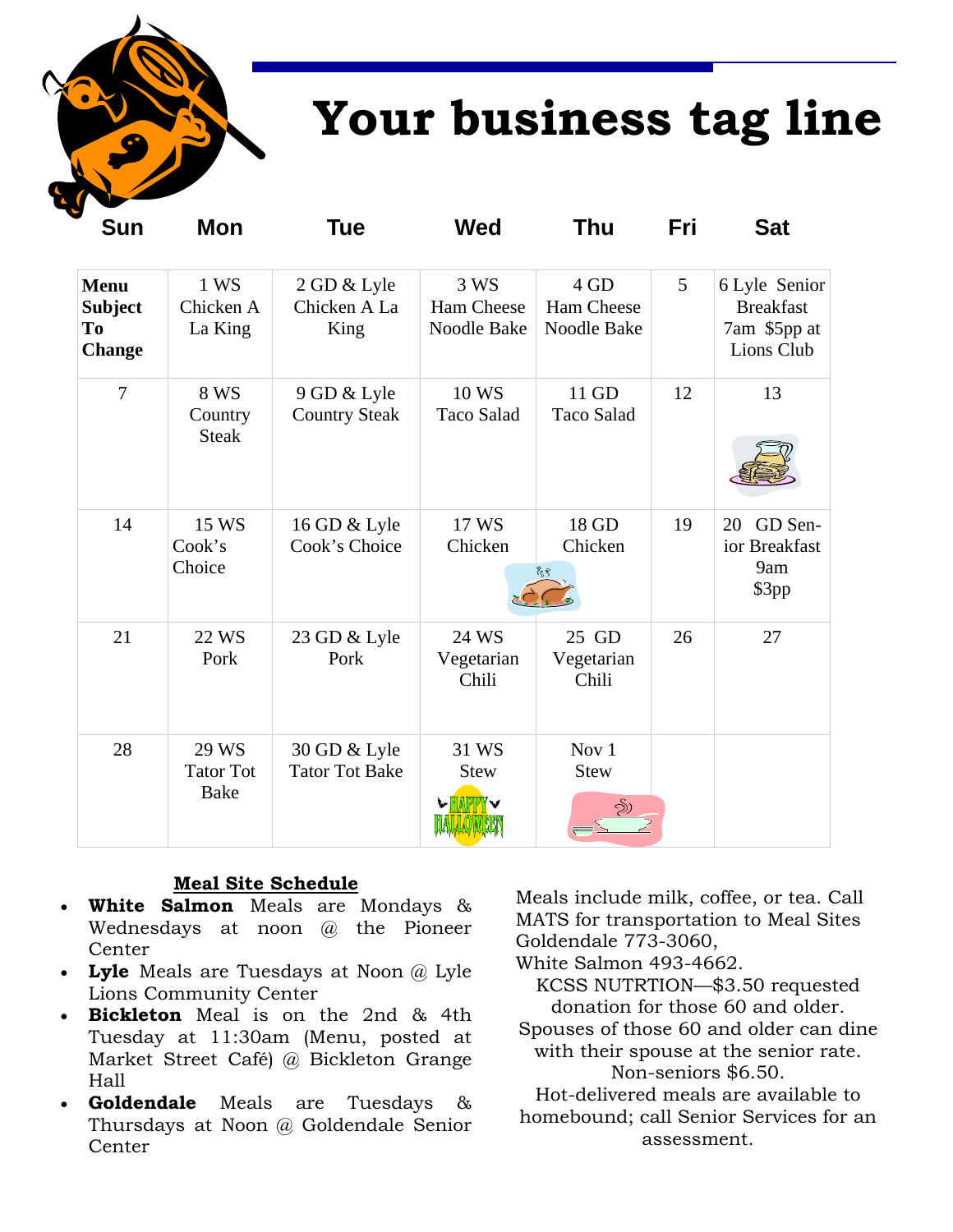### **Klickitat County Senior Council**

Friday, October 5 at the Dallesport Community Center. Please join us for the meeting and potluck at 12-noon. Senior Council is a meeting open to anyone interested in attending. Transportation is available from both ends of the county. Call your local senior service office to get on the bus list. Goldendale 773-3060 or White Salmon 493-3068.



**Senior Klickitat PUD Discount If you are 62 or older and the household income is under \$21,600** 

Call Virginia at 773-3757 or Jill at 493-3068 to make an appointment for your PUD discount application.

Please bring your current PUD bill & proof of **TOTAL** annual household income.

### **KLICKITAT MEAL**

**Meals will be served at one & there is a charge of \$3 per person** 

#### **Any questions call 369-3985**

**Dates:** 1st & 3rd Wednesday

**Time:** 1pm

**Place:** Grace Lutheran Church Parsonage

**This meal is not sponsored by KCSS.** 

## **Energizing Support Groups**

**Goldendale Diabetes** Leslee LaFrantz 773-4022

**Goldendale Bereavement Meeting**, Call Susan Shipman at 773-0380

### **Goldendale Support Group**

Second Wednesday, October 10th 10:30am at the Goldendale Senior Center

## **Volunteer Hours**

### **August HOURS**

| TRANSPORTATION 941.75 Hours |    |             |
|-----------------------------|----|-------------|
| <b>NUTRITION</b>            |    | 801.5 Hours |
| <b>NEWSLETTER</b>           | 20 | Hours       |
| <b>SR. EXERCISE</b>         | 26 | Hours       |
| <b>MUSIC</b>                | 18 | Hours       |

Only Take Your Medications

Many times, people will take medications not prescribed to them. This is not only dangerous, it is illegal. You may have a health condition that may react negatively with the medication, resulting in serious, if not fatal, side effects.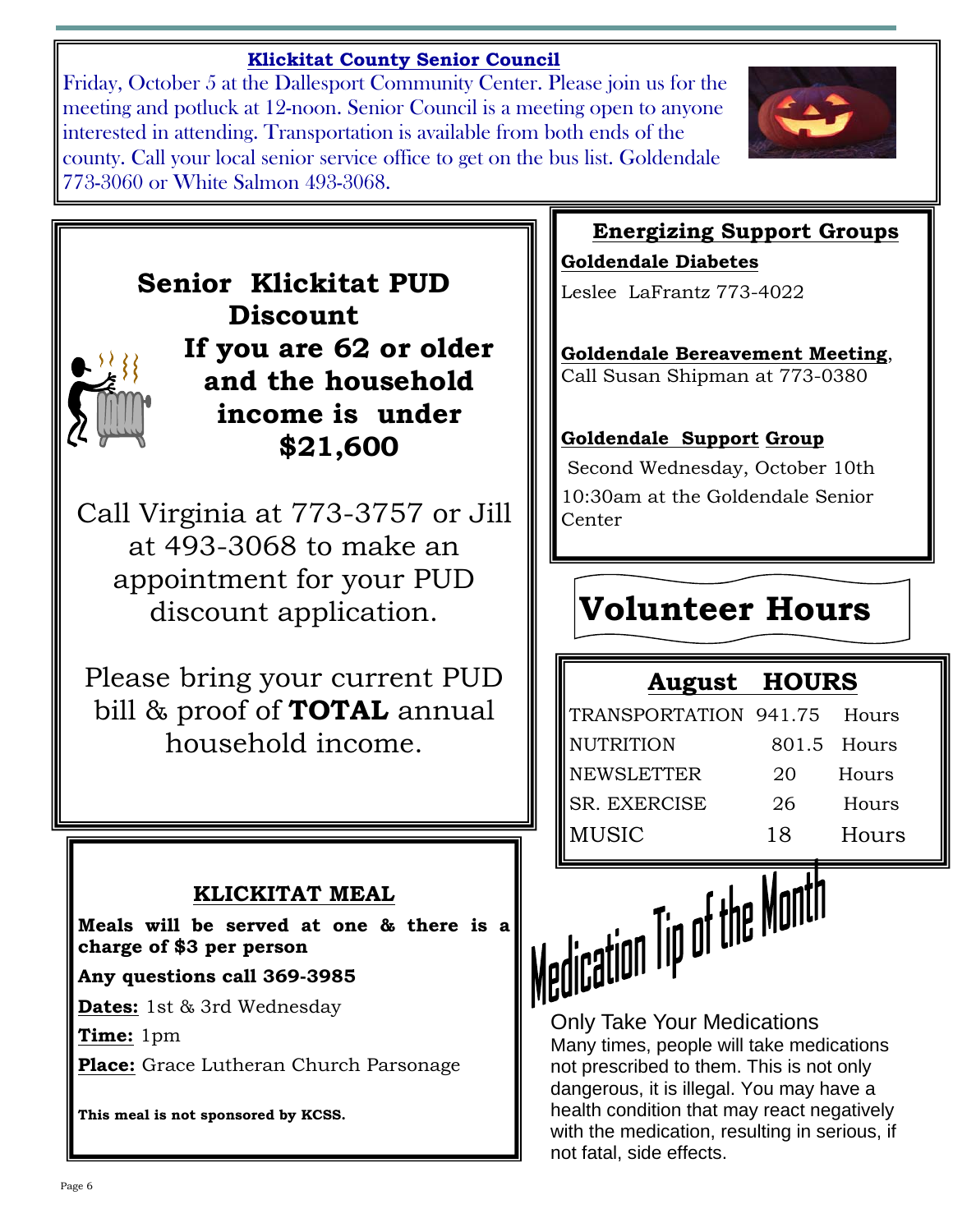## Medicare D Prescription presentations

### **SHIBA presentations October**

Monday, October 15th SHIBA presentation at the Pioneer Center in White Salmon (501 NE Washington St.) at 12pm.

Tuesday, October 16th SHIBA presentation at Lyle meal site 12pm @ Lyle Lions Community Center

Monday, October 22nd SHIBA presentation at 10:30am at the Goldendale Library.

Tuesday, October 23rd SHIBA presentation at the Grange Hall in Bickleton at 11:30am.

Tuesday, October 30th SHIBA presentation at 12 noon at the Goldendale Senior Center (115 Main Street).

For more information call SHIBA at 1-800-562-6900 or Senior Services.

## **Medicare Part D Annual Enrollment**

October 15—December 7, 2012

Every year, the costs and coverage of your Medicare health and/or prescription drug plan can change.

Most plans make some form of change every year. Be sure to review your plan each year to make sure it will still meet your health and financial needs.

Klickitat County Senior Services partners with SHIBA Volunteers to provide Medicare Awareness Events prior to and during the Annual Enrollment Period.

Contact Klickitat County Senior Services Information & Assistance for event dates and details or to schedule an appointment for assistance.

> 773-3757 Virginia in Goldendale 493-3068 Jill in White Salmon